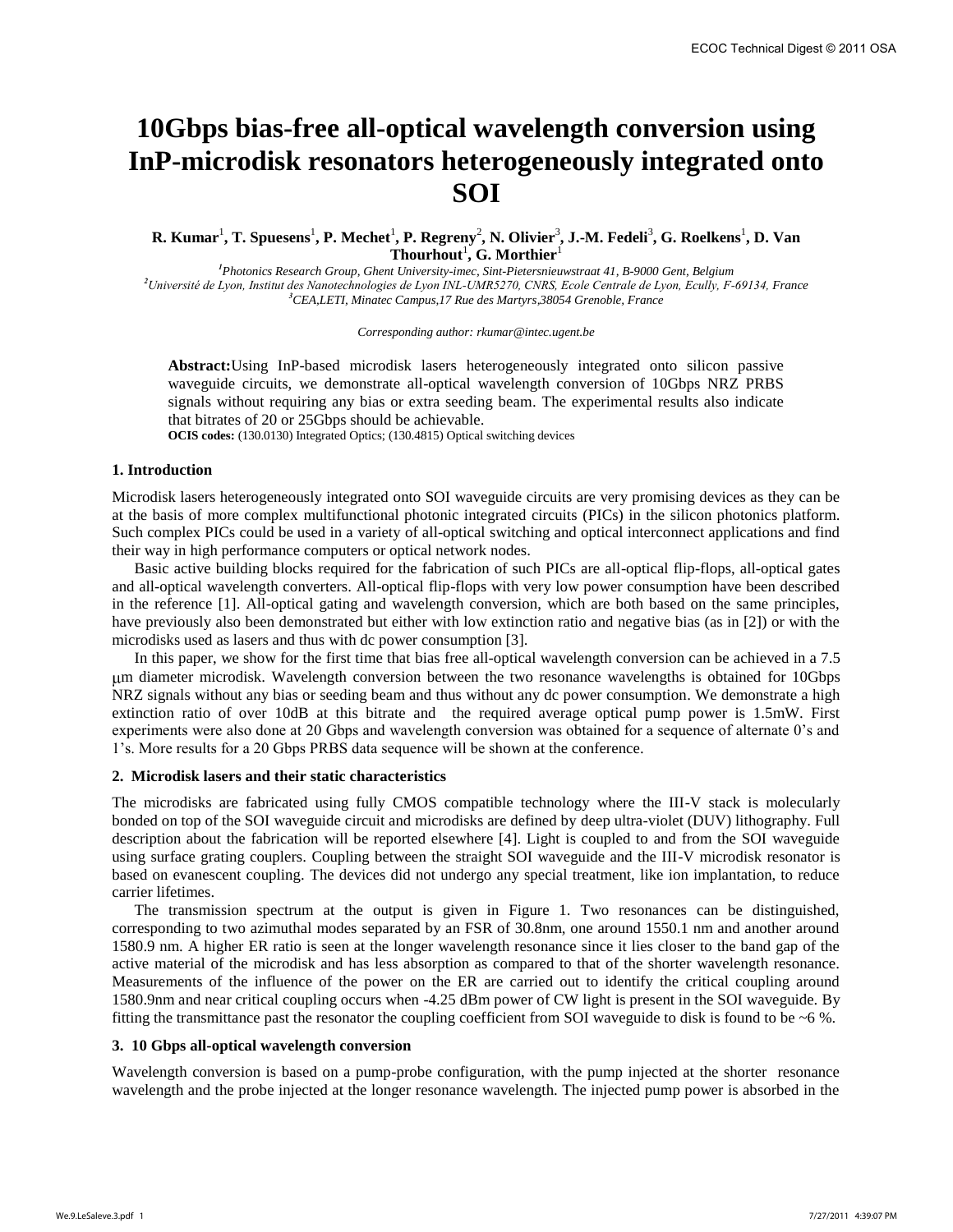quantum wells of the unbiased InP microdisk resonators, which leads to carrier generation, a wavelength shift of the resonances and thus a modified transmission at the probe wavelength.



Figure 1: Static transmission characteristic for a 7.5  $\mu$ m diameter microdisk resonator.

The set-up used for the wavelength conversion is given in Figure 2. The probe signal is generated from a first tunable laser (TL1), tuned at the short wavelength resonance. Electrical PRBS data at the speed of 10Gbps generated from the PPG driven by an RF source at 10GHz are converted into optical PRBS data using an electro-optic LiNbO3 Mach-Zehnder Modulator and a CW optical signal from another tunable laser (TL2) tuned at the shorter wavelength resonance. In this way, the generated optical PRBS control signal has an ER of 14 dB and a pulse duration of 85 ps (FWHM) for a logic one. A bandpass filter (BPF) with a FWHM of 1.2nm is used to suppress the ASE from the EDFA. The Wide Band Band Pass Filter (WBBPF) is used to suppress the back reflection of the control signal from fiber facets and grating couplers. Figure 3 shows the time trace and the eye diagram of the wavelength converted signal, which has an extinction ratio of 12 dB. The rise and fall times in the eye diagram of around 50 ps are partly due to the rise and fall times of the 10 Gbps PPG and modulator. Measurements with a short pulse source give rise and fall times of 18.6ps and 26.4 ps respectively. These numbers indicate that 20 Gbps operation should also be possible.



Figure 2: scheme of the experimental set-up used for 10Gbps wavelength conversion.

#### **4. 20 Gbps all-optical wavelength conversion**

First experiments were also done to test wavelength conversion at 20 Gbps. Using an alternate series of zeroes and ones, we also obtained wavelength conversion. The time trace of the output is shown in Figure 4. An extinction ratio